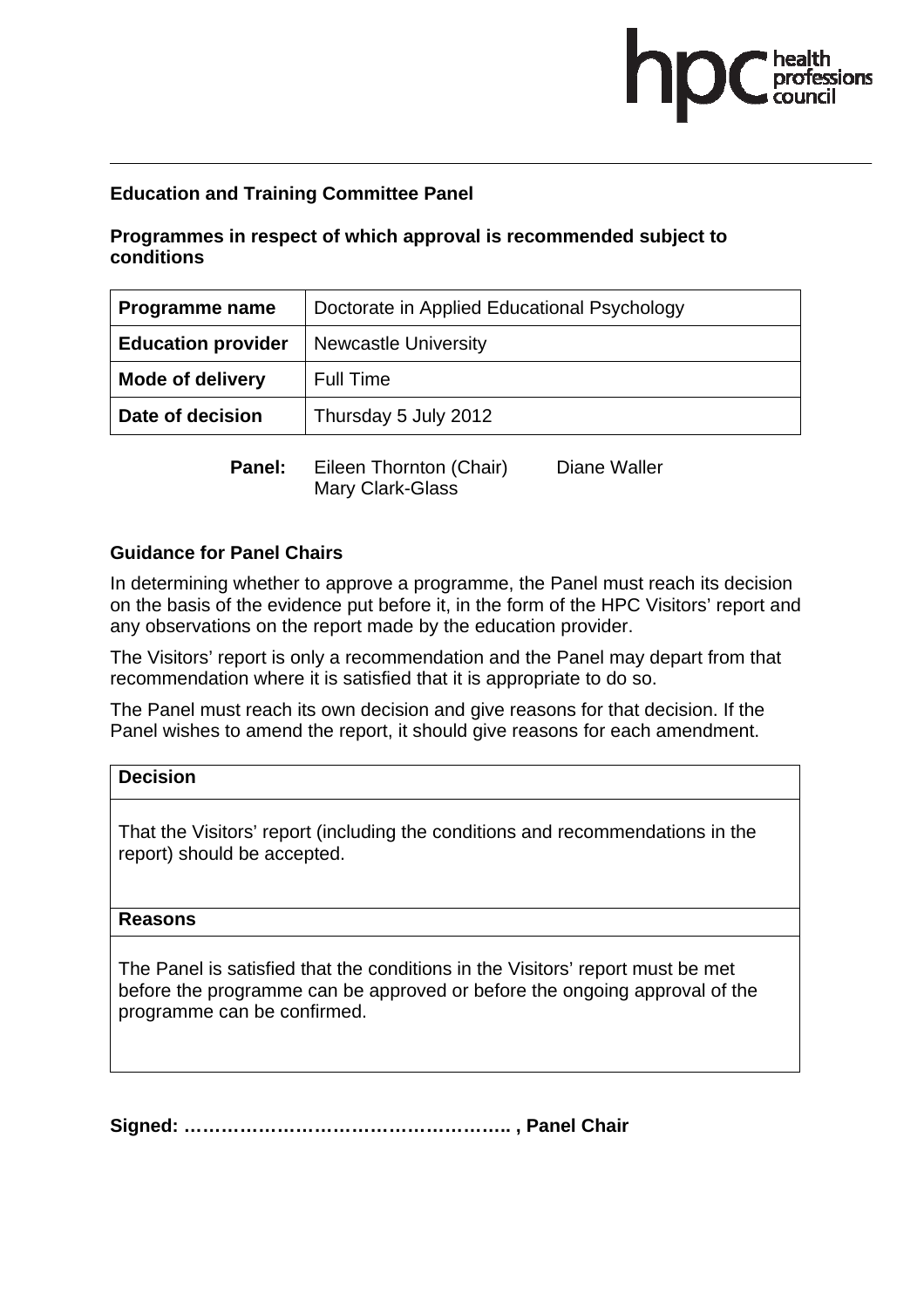#### **Education and Training Committee Panel**

#### **Programmes in respect of which approval is recommended subject to conditions**

| Programme name            | Professional Doctorate in Health Psychology |  |
|---------------------------|---------------------------------------------|--|
| <b>Education provider</b> | <b>Staffordshire University</b>             |  |
| <b>Mode of delivery</b>   | <b>Full Time</b>                            |  |
| Date of decision          | Thursday 5 July 2012                        |  |
|                           |                                             |  |

**Panel:** Eileen Thornton (Chair) Diane Waller Mary Clark-Glass

#### **Guidance for Panel Chairs**

In determining whether to approve a programme, the Panel must reach its decision on the basis of the evidence put before it, in the form of the HPC Visitors' report and any observations on the report made by the education provider.

The Visitors' report is only a recommendation and the Panel may depart from that recommendation where it is satisfied that it is appropriate to do so.

The Panel must reach its own decision and give reasons for that decision. If the Panel wishes to amend the report, it should give reasons for each amendment.

### **Decision**  That the Visitors' report (including the conditions and recommendations in the report) should be accepted.

#### **Reasons**

The Panel is satisfied that the conditions in the Visitors' report must be met before the programme can be approved or before the ongoing approval of the programme can be confirmed.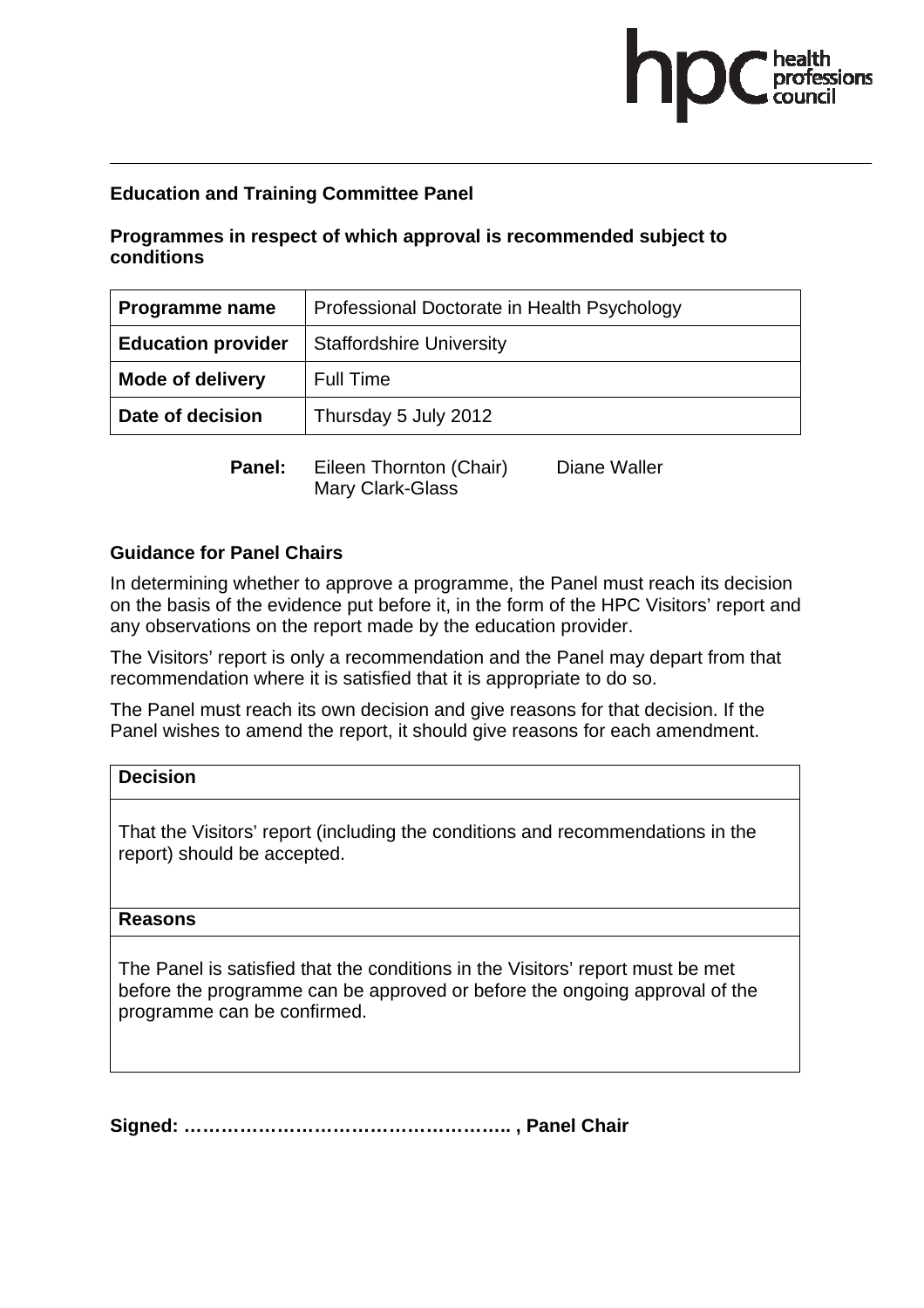#### **Education and Training Committee Panel**

#### **Programmes in respect of which approval is recommended subject to conditions**

| Programme name            | <b>BSc (Hons) Physiotherapy</b>  |  |
|---------------------------|----------------------------------|--|
| <b>Education provider</b> | University of Central Lancashire |  |
| Mode of delivery          | <b>Full Time</b>                 |  |
| Date of decision          | Thursday 5 July 2012             |  |
|                           |                                  |  |

**Panel:** Eileen Thornton (Chair) Diane Waller Mary Clark-Glass

#### **Guidance for Panel Chairs**

report) should be accepted.

In determining whether to approve a programme, the Panel must reach its decision on the basis of the evidence put before it, in the form of the HPC Visitors' report and any observations on the report made by the education provider.

The Visitors' report is only a recommendation and the Panel may depart from that recommendation where it is satisfied that it is appropriate to do so.

The Panel must reach its own decision and give reasons for that decision. If the Panel wishes to amend the report, it should give reasons for each amendment.

### **Decision**  That the Visitors' report (including the conditions and recommendations in the

#### **Reasons**

The Panel is satisfied that the conditions in the Visitors' report must be met before the programme can be approved or before the ongoing approval of the programme can be confirmed.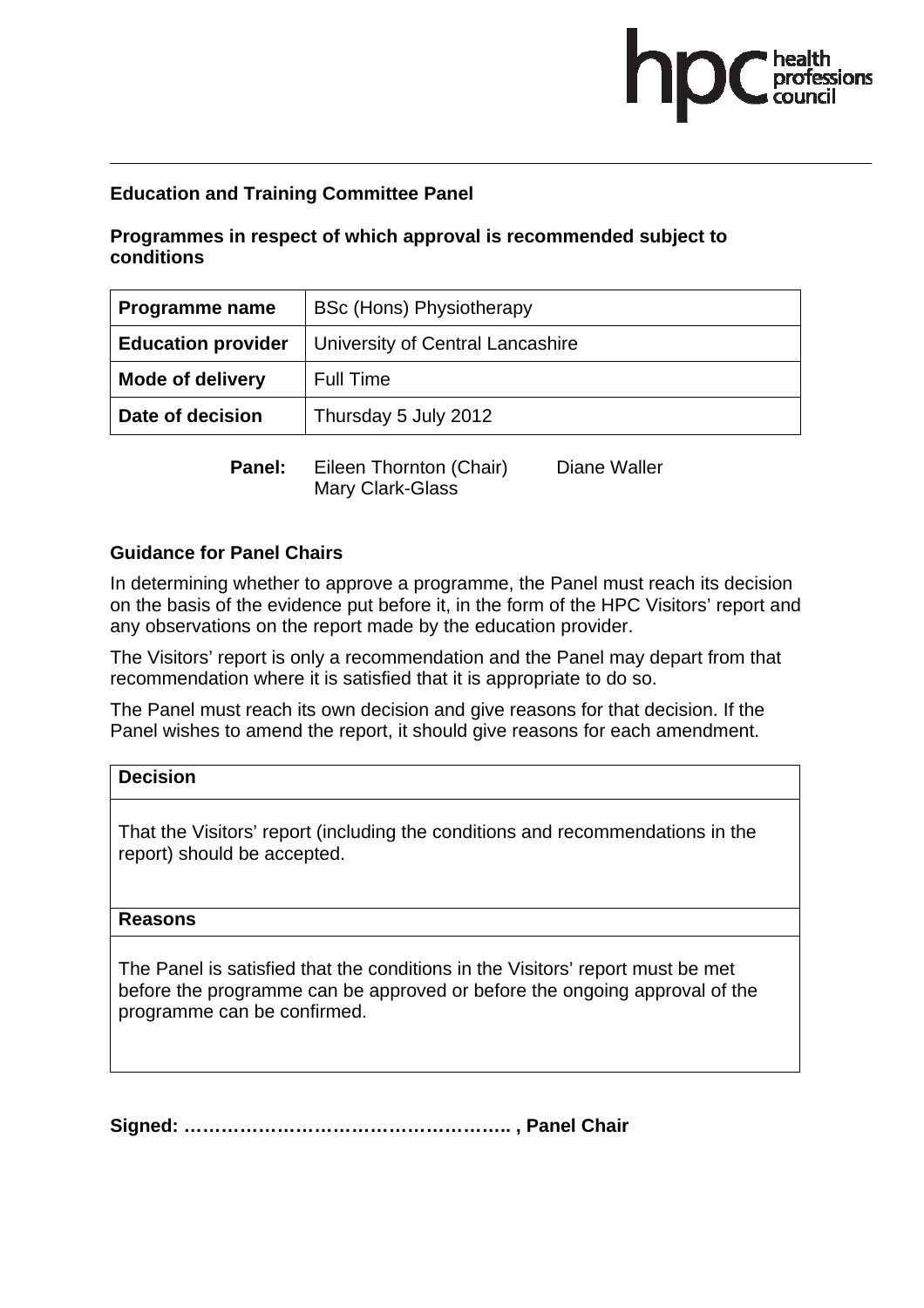#### **Education and Training Committee Panel**

#### **Programmes in respect of which approval is recommended subject to conditions**

| Programme name            | <b>BSc (Hons) Physiotherapy</b>  |  |
|---------------------------|----------------------------------|--|
| <b>Education provider</b> | University of Central Lancashire |  |
| <b>Mode of delivery</b>   | <b>Part Time</b>                 |  |
| Date of decision          | Thursday 5 July 2012             |  |
|                           |                                  |  |

**Panel:** Eileen Thornton (Chair) Diane Waller Mary Clark-Glass

#### **Guidance for Panel Chairs**

In determining whether to approve a programme, the Panel must reach its decision on the basis of the evidence put before it, in the form of the HPC Visitors' report and any observations on the report made by the education provider.

The Visitors' report is only a recommendation and the Panel may depart from that recommendation where it is satisfied that it is appropriate to do so.

The Panel must reach its own decision and give reasons for that decision. If the Panel wishes to amend the report, it should give reasons for each amendment.

### **Decision**  That the Visitors' report (including the conditions and recommendations in the

report) should be accepted.

#### **Reasons**

The Panel is satisfied that the conditions in the Visitors' report must be met before the programme can be approved or before the ongoing approval of the programme can be confirmed.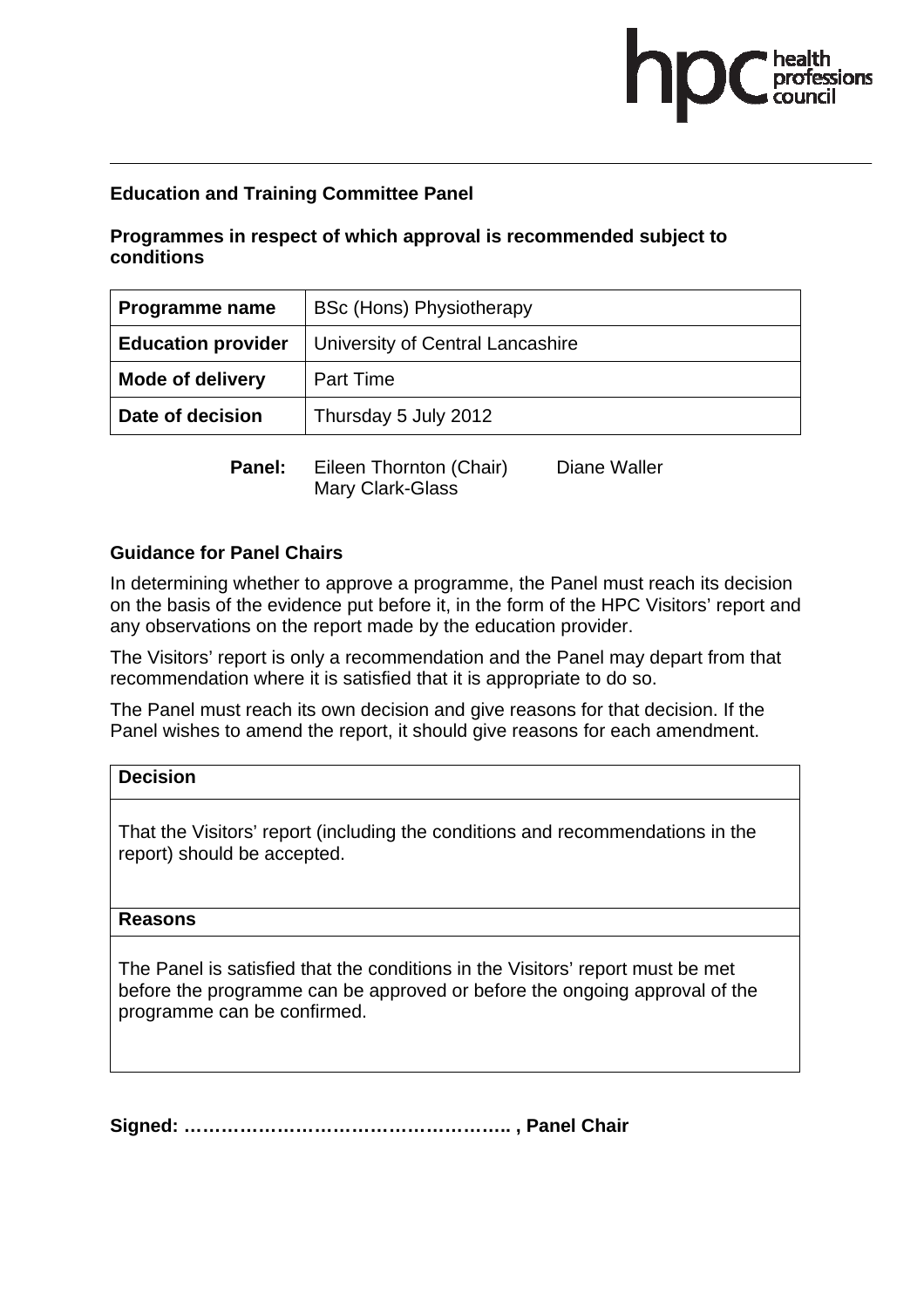#### **Education and Training Committee Panel**

#### **Programmes in respect of which approval is recommended subject to conditions**

| Programme name            | Doctorate in Clinical Psychology (DClinPsy) |  |
|---------------------------|---------------------------------------------|--|
| <b>Education provider</b> | University of East London                   |  |
| Mode of delivery          | <b>Full Time</b>                            |  |
| Date of decision          | Thursday 5 July 2012                        |  |
|                           |                                             |  |

**Panel:** Eileen Thornton (Chair) Diane Waller Mary Clark-Glass

#### **Guidance for Panel Chairs**

report) should be accepted.

In determining whether to approve a programme, the Panel must reach its decision on the basis of the evidence put before it, in the form of the HPC Visitors' report and any observations on the report made by the education provider.

The Visitors' report is only a recommendation and the Panel may depart from that recommendation where it is satisfied that it is appropriate to do so.

The Panel must reach its own decision and give reasons for that decision. If the Panel wishes to amend the report, it should give reasons for each amendment.

### **Decision**  That the Visitors' report (including the conditions and recommendations in the

#### **Reasons**

The Panel is satisfied that the conditions in the Visitors' report must be met before the programme can be approved or before the ongoing approval of the programme can be confirmed.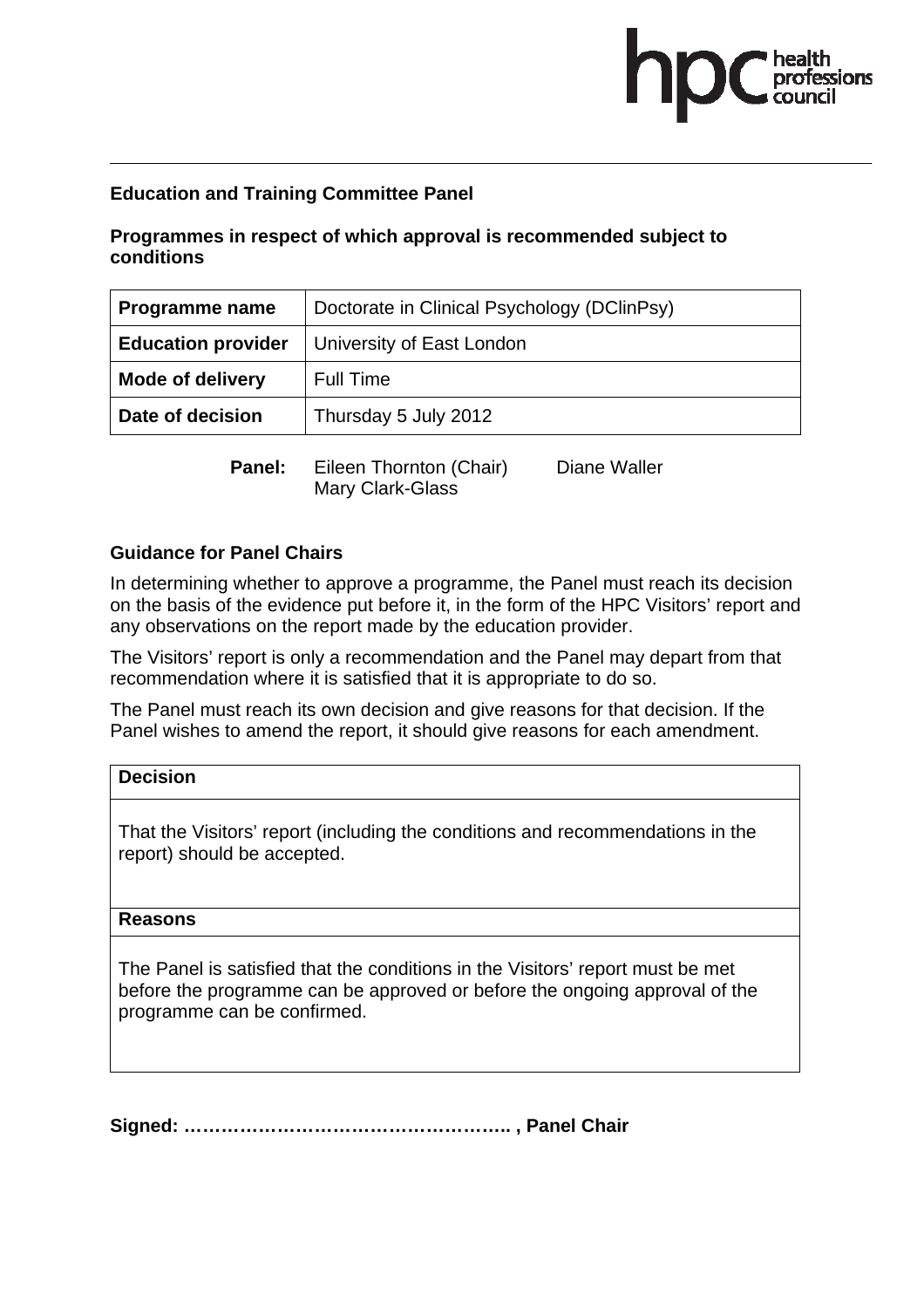#### **Education and Training Committee Panel**

#### **Programmes in respect of which approval is recommended subject to conditions**

| Programme name            | Professional Doctorate in Counselling Psychology |  |
|---------------------------|--------------------------------------------------|--|
| <b>Education provider</b> | University of East London                        |  |
| <b>Mode of delivery</b>   | <b>Part Time</b>                                 |  |
| Date of decision          | Thursday 5 July 2012                             |  |
|                           |                                                  |  |

**Panel:** Eileen Thornton (Chair) Diane Waller Mary Clark-Glass

#### **Guidance for Panel Chairs**

report) should be accepted.

In determining whether to approve a programme, the Panel must reach its decision on the basis of the evidence put before it, in the form of the HPC Visitors' report and any observations on the report made by the education provider.

The Visitors' report is only a recommendation and the Panel may depart from that recommendation where it is satisfied that it is appropriate to do so.

The Panel must reach its own decision and give reasons for that decision. If the Panel wishes to amend the report, it should give reasons for each amendment.

### **Decision**  That the Visitors' report (including the conditions and recommendations in the

#### **Reasons**

The Panel is satisfied that the conditions in the Visitors' report must be met before the programme can be approved or before the ongoing approval of the programme can be confirmed.